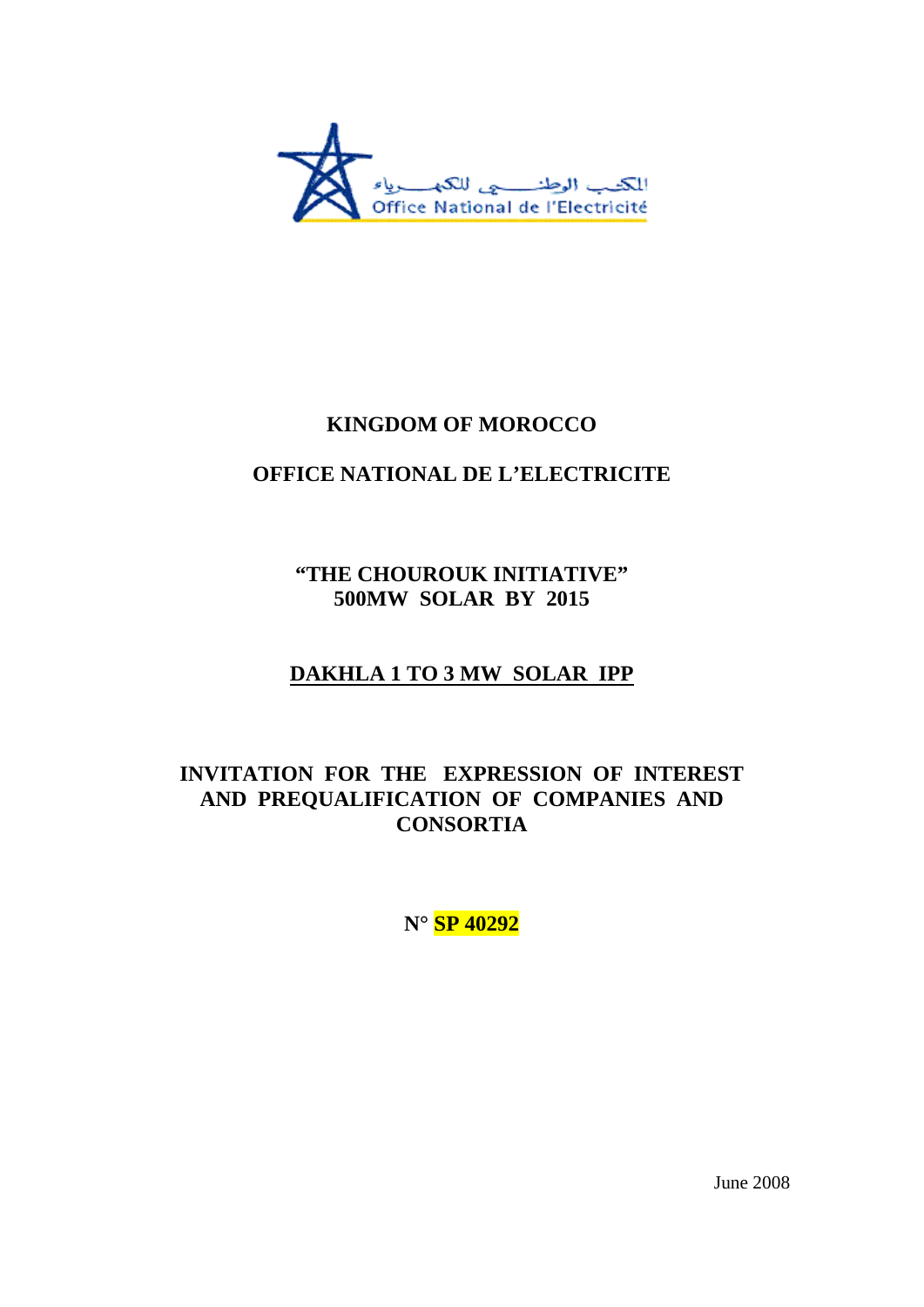## TABLE OF CONTENT

| III. THE CARBON CREDIT AND INOVATIVE SOURCES OF FINANCING4 |
|------------------------------------------------------------|
|                                                            |
|                                                            |
|                                                            |
|                                                            |
|                                                            |
|                                                            |
|                                                            |
|                                                            |
|                                                            |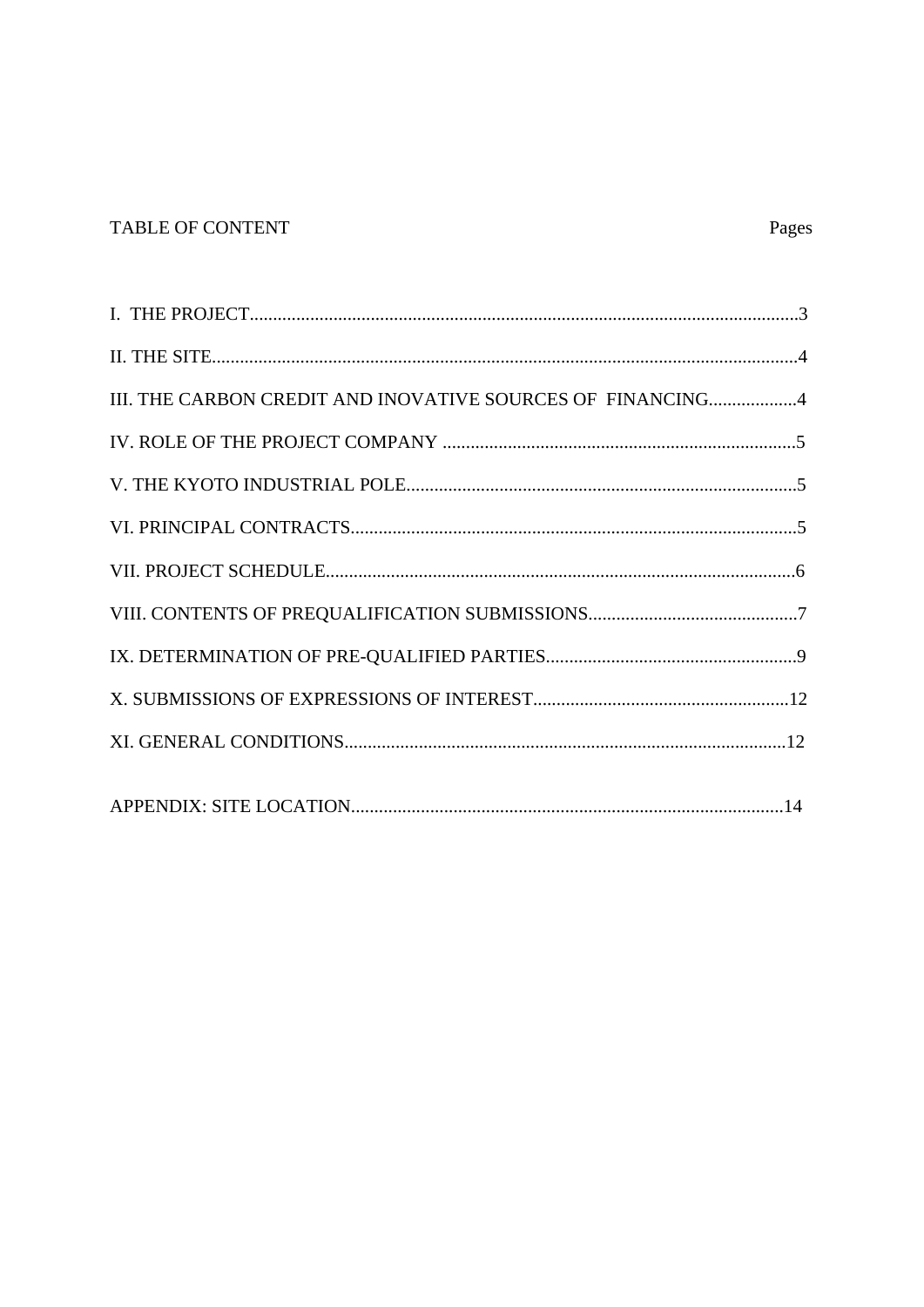## **I. THE PROJECT**

The Office National de l'Electricité (ONE), the Moroccan Power Utility has launched a far-reaching strategy to meet the country's growing demand ( the current forecast put the annual growth of the energy demand between 8 and 9%).

This strategy is fourfold, (i) Seeking the lowest kWh by improving operational excellence and implementing modern risk mitigation tools, (ii) Promoting universal access to electricity by consolidating on the rural electrification program, (iii) Diversifying its sources of supply and (iv) Consolidating the position of Morocco as a regional energy hub.

As part of this strategy, ONE launched the **"CHOUROUK Initiative"**, which aims at developing **500MW Solar Generation by 2015.**

The CHOUROUK Initiative will consolidate ONE's leading role in Africa and the Middle East in the promotion of solar for power generation.

Today, ONE (i) installed 50,000 PV kits in the rural areas totalling the equivalent of 3MW capacity, (ii) operates the first PV micro-power plant of 45kW injecting the energy produced into the grid and (iii) is constructing the world first thermo-solar combined cycle power plan with a 20MW CSP solar component.

The Chourouk Initiative comprises two components, namely:

- 1. "**Chourouk Solar PV**", with the objective of equipping up to 200,000 PV kits with ONE's clients (households and corporate) through a hybrid scheme (grid and PV), with the option to inject excess energy into ONE's grid at an improved tariff structure.
- 2. "**Chourouk Generation**" with the objective of developing 150MW of solar power plants through IPPs. The first three projects will be Ouarzazate 50 to 100 MW, Boujdour 5 to 10 MW and Dakhla 1 to 3 MW.

ONE is hereby issuing this Request for Qualification (RFQ) to pre-qualify companies and consortia for the development, financing, construction and operation of a Solar Power Plant to be located in a dedicated site near DAKHLA, (The Project). The expected power capacity of the DAKHLA Solar Plant is around one (1) MW, with a possible extension up to three (3) MW, The generating installed capacity of 1MW ( or 3MW) will be at its rated capacity at the peak while sun radiation is 1000W per square meter, and no alternate energy resource is being utilised.

The Project is scheduled to begin operation in 2010. Subject to the last paragraph of Section VI below, ONE will purchase all of the electric energy produced by the Project.

For avoidance of doubt, any solar power technology is acceptable and may participate in the Tender Process provided the interested companies or consortia demonstrate that such technology complies with all the pre-qualification requirements.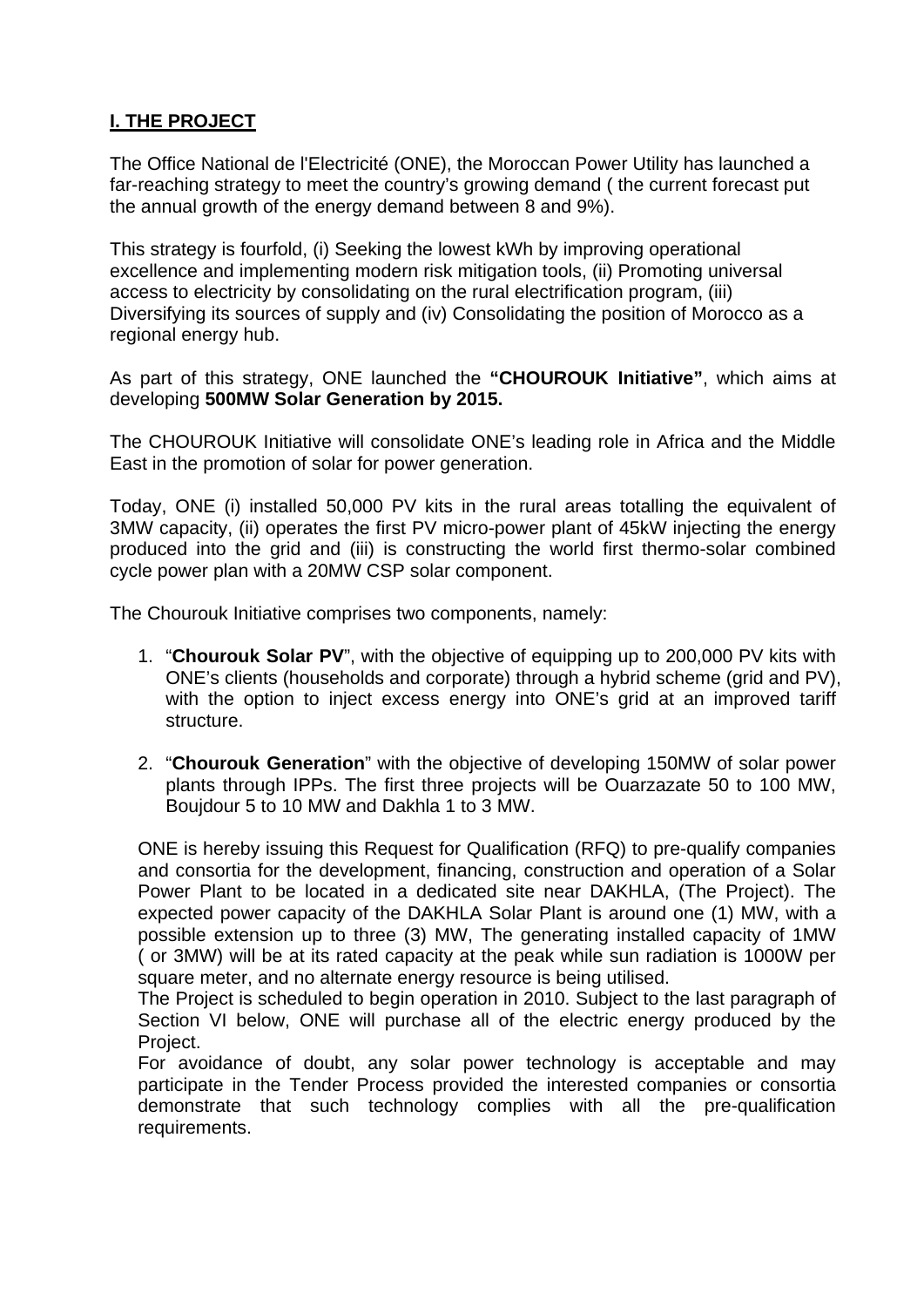The Project will be the seventh independent power project (IPP) and the second Solar IPP to be developed in Morocco. It follows ONE's successful work with international developers and contractors in connection with six earlier independent power projects in Morocco:

(i) the Jorf Lasfar project, a 1320 MW coal-fired power plant,

(ii) the Abdelkhalek Torres,a 50 MW wind farm,

(iii) the Tahaddart project, a 384 MW natural gas-fired combined cycle power plant,

(iv) the Tarfaya Wind project, a 200 to 300 MW wind farm,

(v) the Safi project, a 1320 MW coal-fired power plant currently under development, and

(vi) The Ouarzazate Solar IPP, a 50 MW solar power plant under development.

The Project fits will ONE's strategy through the promotion of:

- (i) Renewables into Morocco's energy mix by targeting the development of 1000 MW wind and 300 MW solar installed capacity by 2012,
- (ii) (ii) Private sector involvement in the power sector through the establishment for long term off take agreements
- (iii) The Emergence of mature Moroccan energy players through numerous actions including EnergiPro program, an initiative launched by ONE encouraging its large customers to develop their own wind farms.

## **II. THE SITE**

The Site is located near DAKHLA city, the region of DAKHLA receives a high level of direct normal radiation, which makes it an ideal location for solar power generation. The power will be delivered through the existing interconnection facilities.

The size of the Site will be further detailed in the Tender Documents and will be adjusted in order to facilitate the construction and operation of the Facilities.

Interested companies or consortia are invited to inspect the Site and its surrounding, and to independently obtain all the information which the bidder deems necessary for the preparation and submission of Pre-Qualification Submission.

For general and preliminary map of the area see Appendix 1

The land will be made available to the Project Company by ONE.

#### **III. THE CARBON CREDIT AND ACCESS TO INOVATIVE SOURCE OF FINANCING**

The carbon credit associated to the Project will be the property of the Project Company. Clean development mechanism (CDM) process (validation, recording and checking) will remain the responsibility of the Project Company.

The Sponsors and the Project Company will be encouraged to seek innovative financing schemes to improve their competitiveness. Such financing schemes could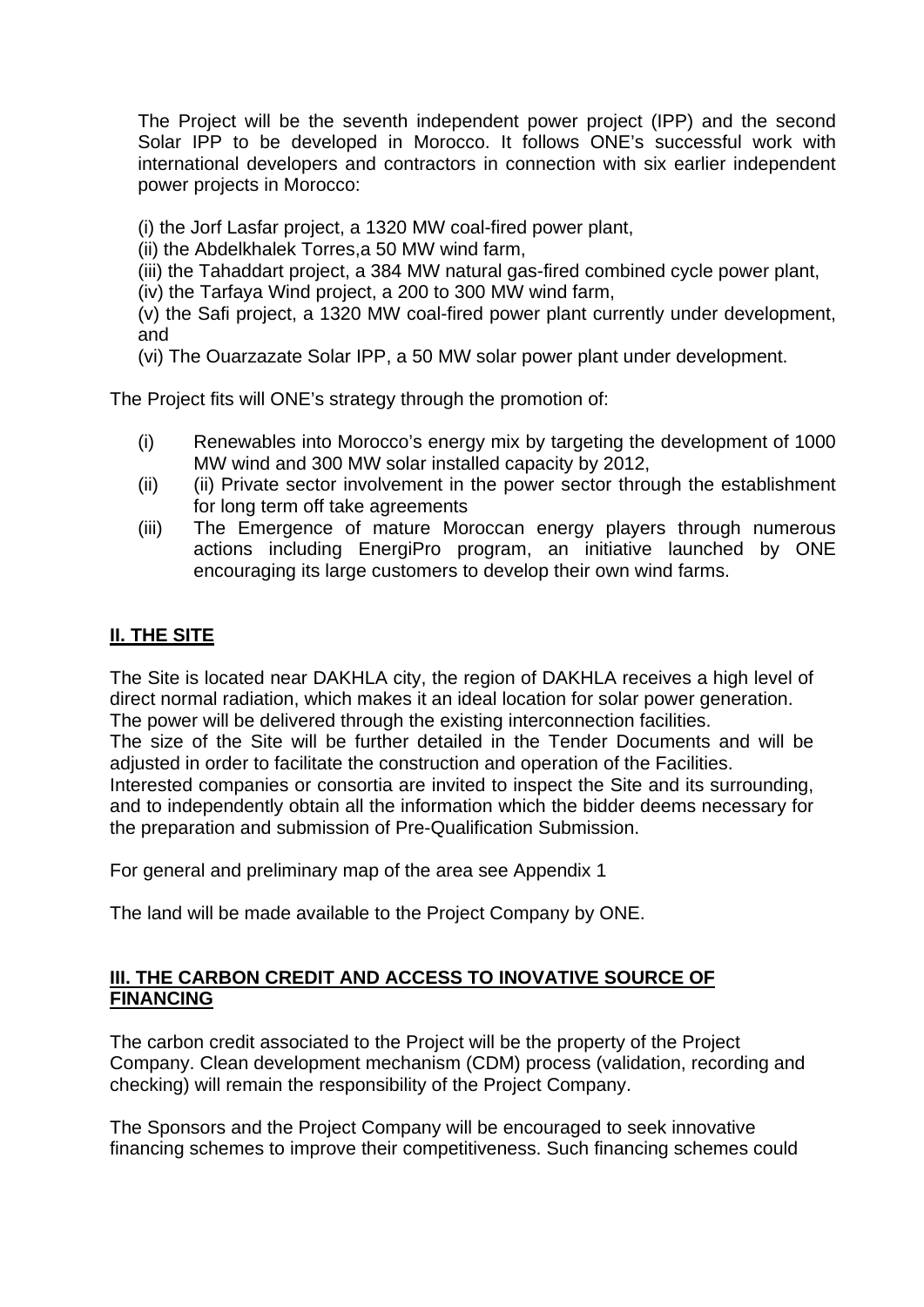be secured in return of the monetization of carbon credits derived from the Project and/or through export of energy regional markets.

In this regard, ONE will endeavour to grant access to its grid and to the interconnections with regional markets to the extend it is reasonably feasible.

## **IV. ROLE OF THE PROJECT COMPANY**

The project company, a Moroccan company to be established by the winning bidder, will be responsible for the development, financing, construction and operation of the Project. The Project will be financed with a minimum equity investment of twenty percent (20%) and the lead sponsor will be required to hold at least thirty-five percent (35%) of the equity in the project company. The ownership of the Project will be structured in a manner that complies with the Moroccan legal framework while enabling a security package adequate for a project financing to be put in place.

Should there could be an interest by the winning bidder and ONE, ONE could envisage an equity contribution in the Project that will be capped to 35%.

During a 20-year period, ONE will purchase electric energy from the project company pursuant to a power purchase agreement to be entered into with the Project Company.

### **V. THE KYOTO INDUSTRIAL POLE**

The winning bidder will undertake to procure at least 35% of its equipment in Morocco. As such, it can develop directly or indirectly manufacturing capacities in Morocco.

In this regard, ONE is jointly developing an Industrial Pole that will be dedicated to Renewable and Energy Efficiency. This Pole, the Kyoto Pole will enjoy and tax-free status and will have access to mature logistic infrastructures.

Industries based in the Kyoto Pole will be able to seize the opportunities the Moroccan Power sector offers.

In addition, these industries will have a strong export orientation as they will be given the opportunity to leverage upon the strong port and airport infrastructure, and the Free-Trade Agreements Moroccan entered into with other countries (eg, USA, EU, African and Middle East countries).

#### **VI. PRINCIPAL CONTRACTS**

The rights and obligations of ONE, the Project Company and the Government of the Kingdom of Morocco (GKOM) will be set forth in certain contracts that will include the following:

• A Power Purchase Agreement between ONE and the Project Company,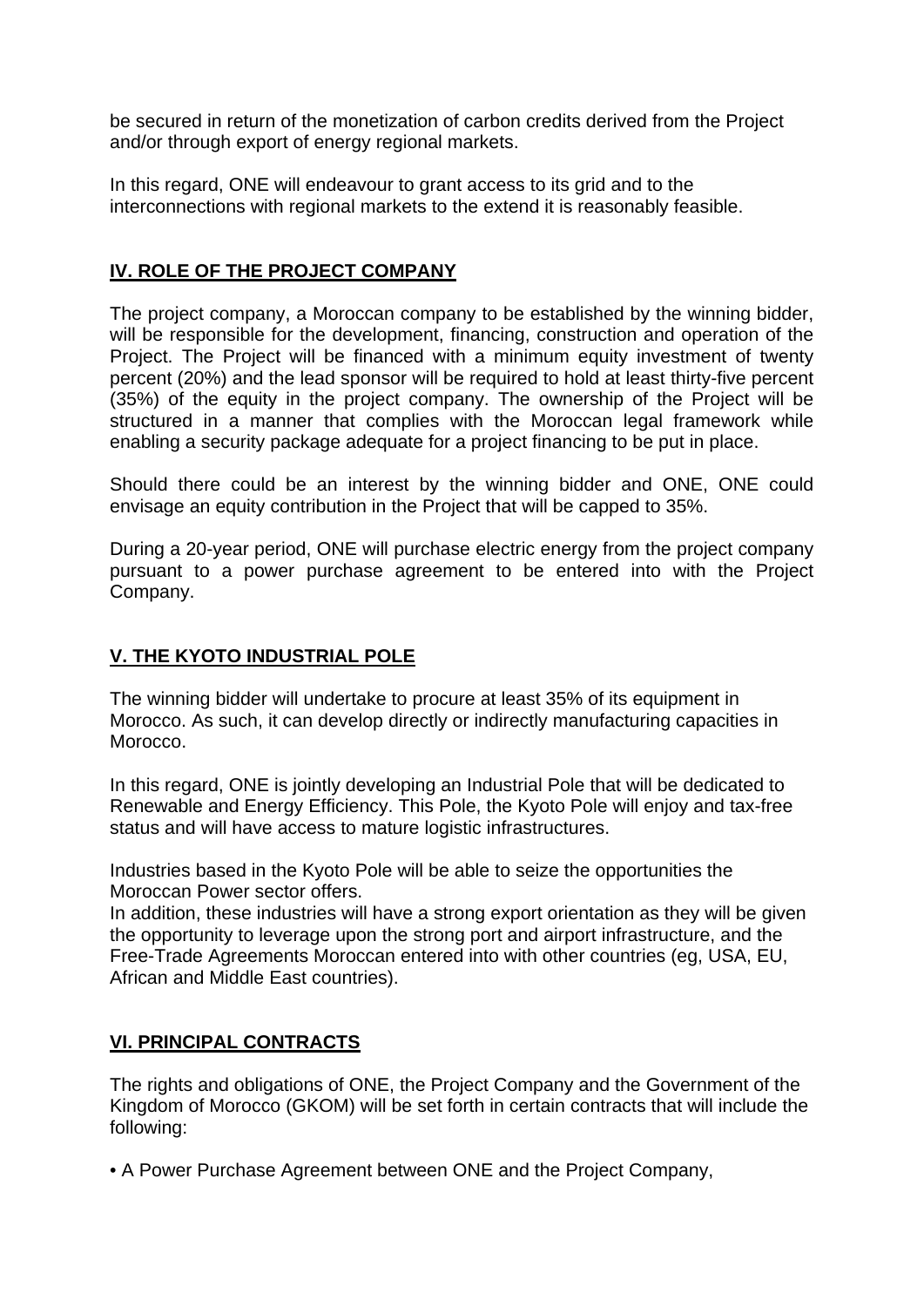- A Transfer of the Right of Enjoyment between ONE and the Project Company and,
- An Investment Convention between GKOM and the Project Company.

The RFP will include the forms of the foregoing contracts.

All produced and delivered energy will be sold by the Project Company to ONE through an energy tariff under the PPA.

The RFP may provide for alternative bids where a portion of the Solar Plant's energy will not be governed by the PPA entered into with ONE, thus giving the Project the option to produce energy for export, using the existing transmission infrastructure in compliance with applicable Moroccan and UCTE regulations.

## **VII. PROJECT SCHEDULE**

The prequalification process will determine which companies (each an "Interested Company") and consortia (each an "Interested Consortium") that participate in this Prequalification process will be pre-qualified to submit proposals for the Project. ONE will prepare a list of Interested Companies and Interested Consortia that are prequalified based on the criteria set out in Section IX below.

### **The anticipated Project schedule is as follows:**

• Issuance of the RFP Controller 2008

During this phase of the Project, ONE will issue the RFP to the companies and consortia selected during the prequalification phase.

Only pre-qualified Interested Companies and Interested Consortia will be permitted to submit an offer.

Any change in a pre-qualified Interested Consortium or formation of a consortium by individually pre-qualified Interested Companies shall be made with ONE's prior approval.

The RFP will include more detailed specifications for the Project, the bidding rules and the forms of principal contracts.

| $\bullet$ | Bid Submission:                        | February 2009.      |
|-----------|----------------------------------------|---------------------|
|           | • Selection of the Preferred Bidder:   | March 2009.         |
|           | • Finalization of Project Agreements : | May 2009.           |
| $\bullet$ | Notice to Proceed:                     | <b>August 2009.</b> |
|           | • Commercial Operation :               | January 2010.       |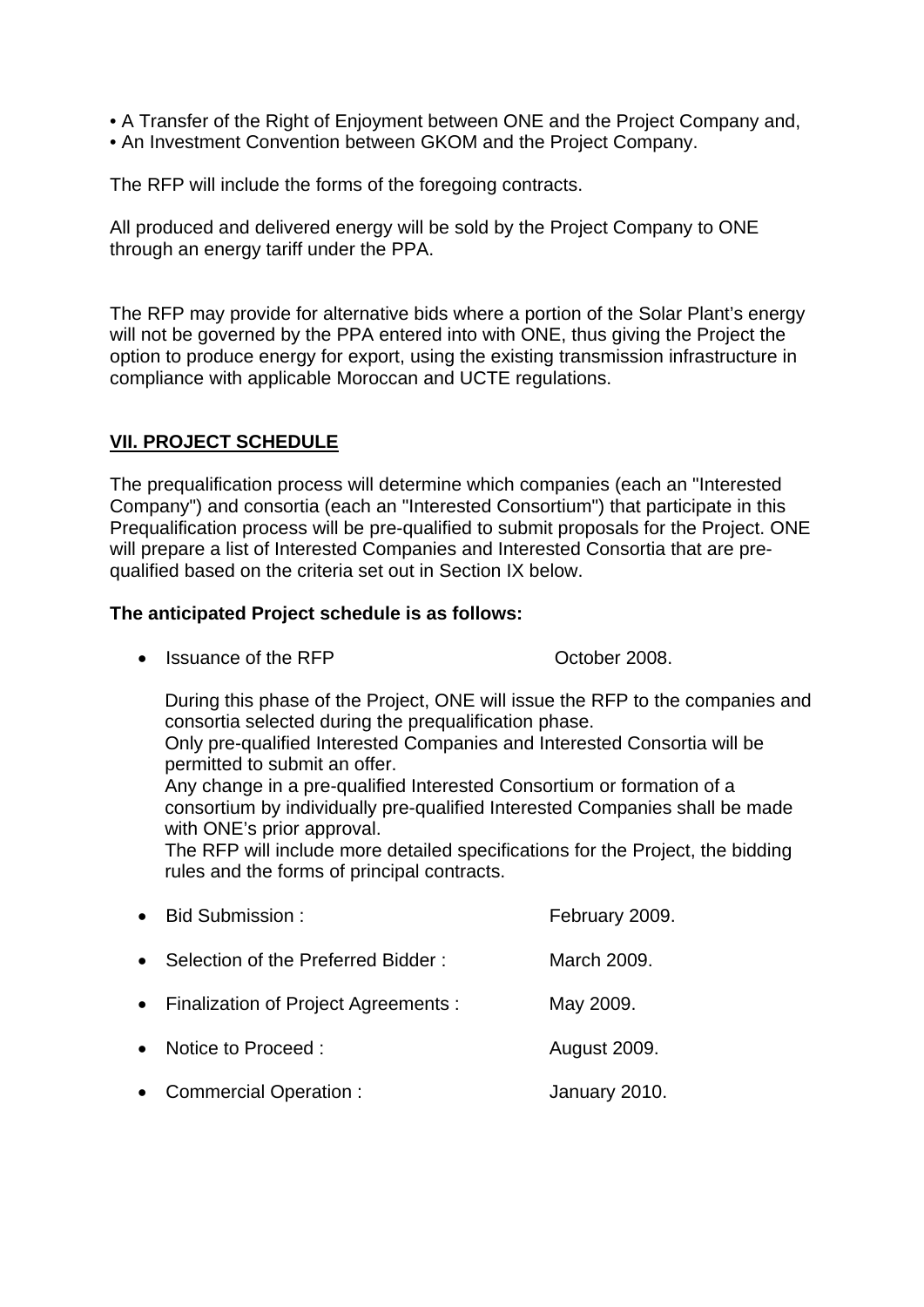## **VIII. CONTENTS OF PREQUALIFICATION SUBMISSIONS**

The submissions must be in English or in French and prepared in accordance with this Section VIII.

Each Interested Company, or in the case of an Interested Consortium, at least one member who will have at least a twenty-five percent (25%) equity interest in the project company (a "Major Sponsor"), must demonstrate that it has the experience required under Section IX below (for the avoidance of doubt, it is not a requirement that each criteria be satisfied by the same Major Sponsor).

This experience must have been obtained when the relevant Interested Company or member of the Interested Consortium was one of the two largest shareholders in the relevant project at the time of financial close for financing experience and IPP development experience or at the time of operation for IPP operating experience.

Where two members of an Interested Consortium have sponsored a project together in the past, such experience will be counted only once to avoid double counting of any projects presented as relevant experience, except with respect to question 5 of the Finance Raising Experience Criteria for which equity contributions made by two Major Sponsors on the same project may be aggregated, provided that those Major Sponsors were the two largest shareholders in the relevant project at the time of financial close.

#### **The Interested Companies or Interested Consortia seeking to pre-qualify must include the following information in their submissions:**

- 1. A letter of Expression of Interest that summarising (i) the key information contained in the various documents submitted and (ii) the information required under Section VIII and representing that the Interested Company or the members of the Interested Consortium, as the case may be, are interested in undertaking the Project and have the ability to do so within the schedule set out in Section VII above.
- 2. The identity of the Interested Company or the members of the Interested Consortium including organizational structure and members relationships. In the case of an Interested Consortium, one member should be identified as the lead sponsor. Please note that once an Interested Consortium is prequalified, any change in the ownership interests in the Interested Consortium or in the lead sponsor will require the approval of ONE in order for that Interested Consortium to remain prequalified. Please note that certain principal activities, e.g., the functions of an engineering, procurement and construction contractor, may be subcontracted to specialized companies.

A company may not, at the same time, be an Interested Company and be a member of an Interested Consortium, or be a member of two or more Interested Consortia. A company may not be an Interested Company or a member of an Interested Consortium if any other company which it controls, by which it is controlled, or with which it is under common control, is an Interested Company or a member of an Interested Consortium. An Interested Company may not, at the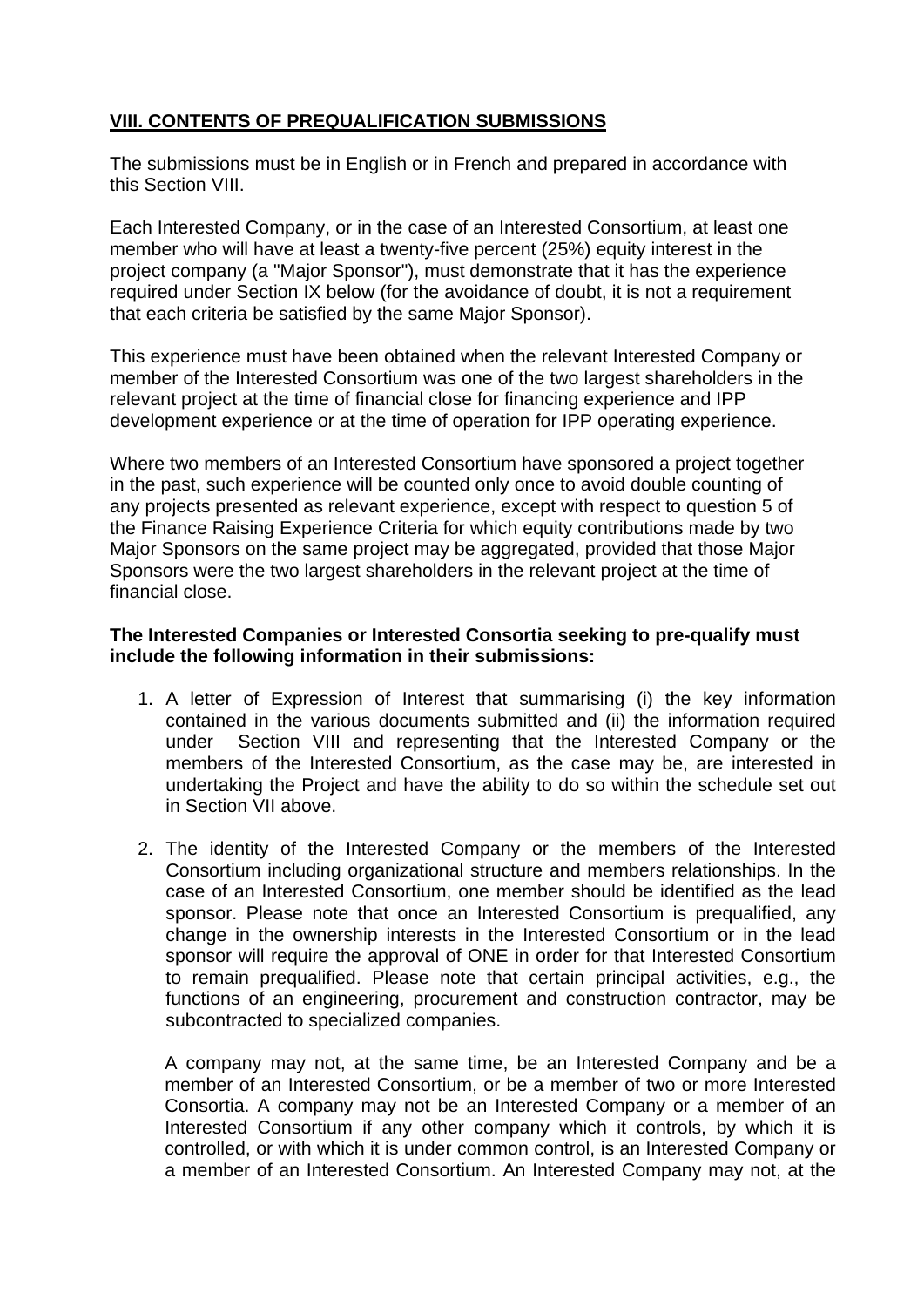same time, submit a bid, whether individually or as part of an Interested Consortium (i) and be a subcontractor of one or more bidders (other than the Interested Consortium of which it is a member) or (ii) if another Company which it controls, by which it is controlled or with which it is under common control is a subcontractor of one or more other bidders (other than the Interested Consortium of which it is a member). If a company participates in the RFP as a subcontractor, it may participate in more than one bid, but only as a subcontractor.

3. A description of the experience for each Interested Company or each Major Sponsor of an Interested Consortium, as the case may be, identifying, development, construction and operation experience of solar projects.

For each reference, the following information will be specified:

i. the company's role in each project,

ii. the status of solar project under advanced development,iii. the construction stating date relating to each project,

iv. the completion date for each project,

v. the location of each project,

vi. the capacity for each individual PV or CSP in the Solar Power Project, vii. the equity interest of the Interested Company or Major Sponsor, and of the other sponsors of the project at financial close (expressed in percentages of the total) and

viii. the installed capacity for each individual project (development, full permitting, construction and operation).

- 4. Each interested company or consortia shall submit a preliminary non binding description of the bidder's proposed facility or facilities to be constructed and operated as part of the project. The description shall include:
	- i. Description of the solar technology to be used;
	- ii. A preliminary description of equipment;
	- iii. A preliminary general plant and site layout;
	- iv. All other relevant plant and equipment information including brochures, drawings, photos;
- 5. A description of the procurement strategy envisaged for the Project showing how the Interested Company or the Major Sponsor of the Interested Consortium intends to procure a minimum of 35% of the value of its equipment in Morocco, and how the Interested Company or the Major Sponsor of the Interested Consortium intends develop directly or indirectly manufacturing capacities in Morocco.
- 6. A description of financing experience, for projects that have reached financial close in the last ten years, for each Interested Company or Major Sponsor of an Interested Consortium, as the case may be, setting out:

**a**. individual infrastructure projects (including electric power projects) for which at least US \$20,000,000 in limited recourse debt was raised where such debt had a minimum term of ten years, specifying, for each project: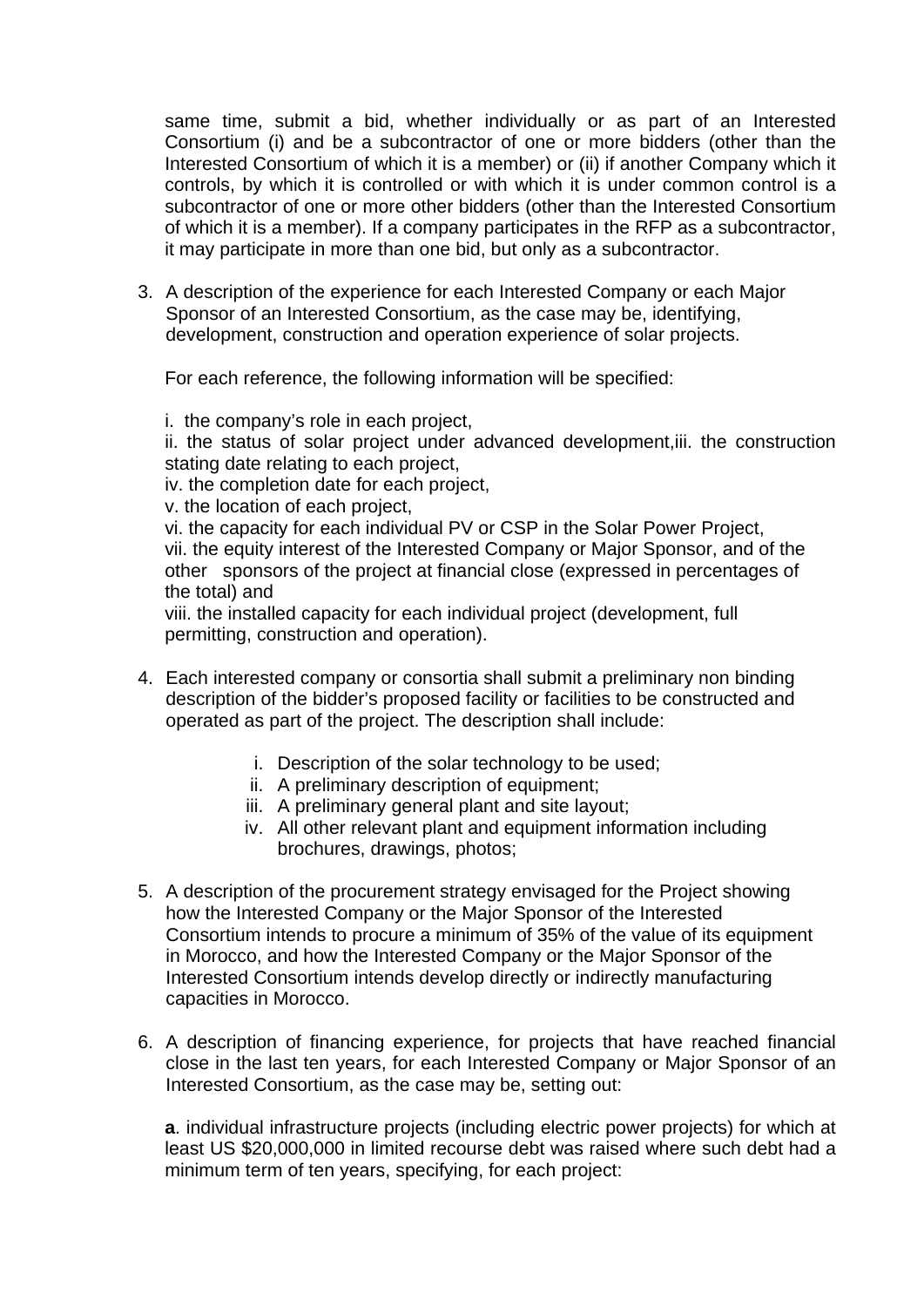i. the size of the loan, ii. the lenders involved, iii. the name of the project, iv. the type of project, v. the location of the project, vi. the date on which the project reached financial close and vii. the equity interest of the Interested Company or Major Sponsor, and of the other sponsors of the project at financial close (expressed in percentages of the total).

**b**. the aggregate amount of limited recourse debt that has been raised for electric power projects (with supporting evidence);

**c**. individual electric power projects for which at least US \$20,000,000 in limited recourse debt was raised, specifying, for each:

i. the size of the loan, ii. the lenders involved, iii. the name of the project, iv. the type of project, v. the location of the project, vi. the date on which the project reached financial close and vii. the equity interest of the Interested Company or Major Sponsor, and of the other sponsors of the project at financial close (expressed in percentages of the total).

**d**. individual infrastructure projects (including electric power projects) for which at least US \$5,000,000 in equity was contributed, specifying, for each:

i. the equity contributed amount, ii. the amount of equity contributed by other sponsors, iii. the name of the project, iv. the type of project, v. the location of the project, vi. the date on which the project reached financial close and vii. the equity interest of the Interested Company or Major Sponsor, and of the other sponsors of the project at financial close (expressed in percentages of the total).

**e**. the aggregate amount of equity that has been contributed for electric power projects (with supporting evidence).

## **IX. DETERMINATION OF PRE-QUALIFIED PARTIES**

In order to pre-qualify, companies or consortia shall meet the minimum criteria for prequalification set out below: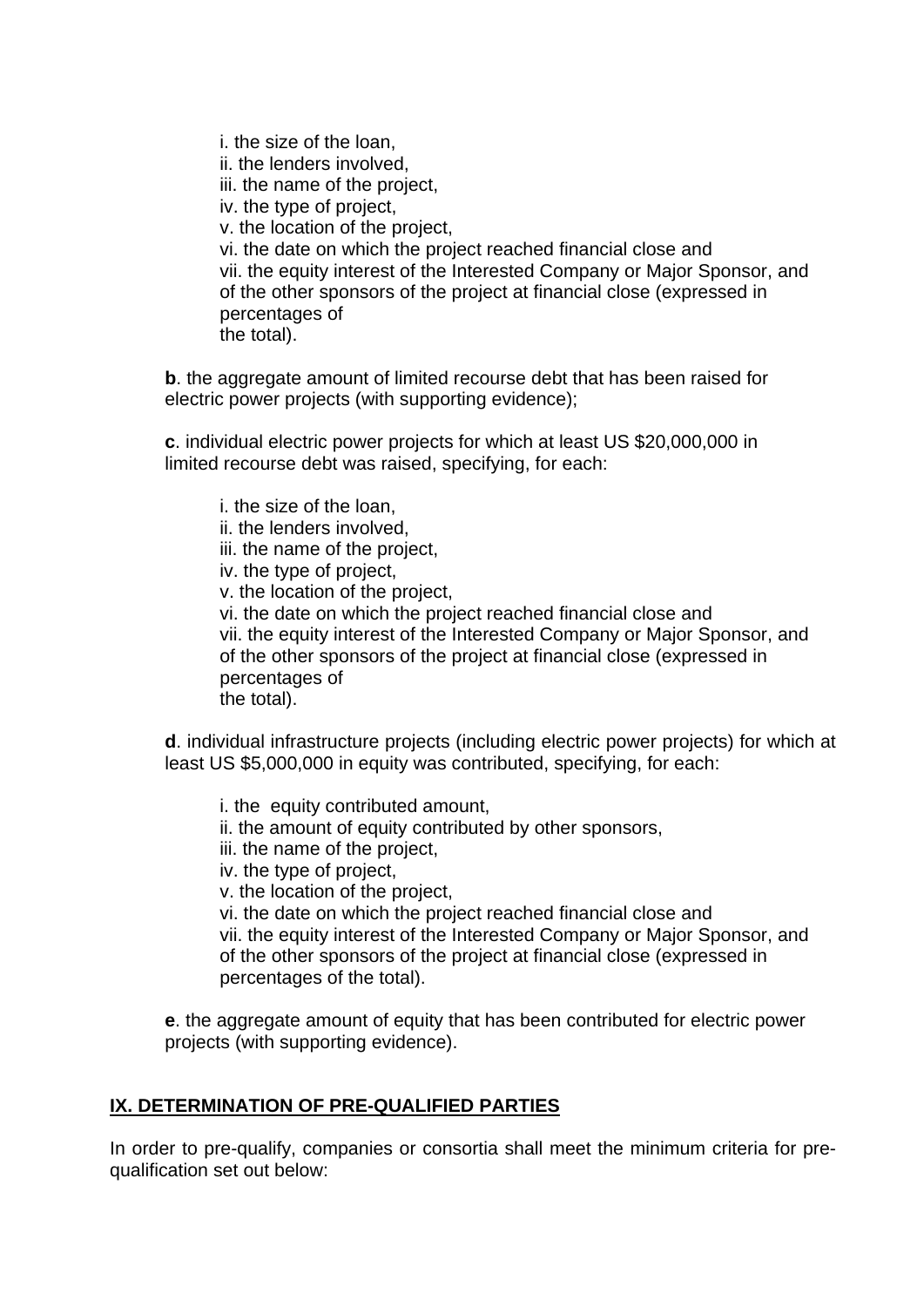### **Development, Permitting, Construction and Operation Experience (25 points)**

1. During the last ten years, the Interested Company or a Major Sponsor in the Interested Consortium has managed the development, the permitting, the construction and the operation of solar plant projects, providing electricity to an operating commercial utility grid and with a total installed capacity (TIC):

| $-1$ MW $<$ TIC $<$ 5 MW   | 2 pts  |
|----------------------------|--------|
| $-5$ MW $<$ TIC $<$ 10 MW  | 5 pts  |
| $-10$ MW $<$ TIC $<$ 20 MW | 10 pts |
| $-$ TIC $>$ 20 MW          | 15 pts |

At least one of the referenced solar power plants must still be in operation and have a demonstrated record, readily available for inspection, of successful performance over the past year.

2. During the last ten years, the Interested Company or a Major Sponsor in the Interested Consortium has managed the development, the permitting, the construction and the operation of electric power projects with a total installed capacity (TIC):

| $-10$ MW $<$ TIC $<$ 50 MW   | 2 pts  |
|------------------------------|--------|
| $-50$ MW $<$ TIC $<$ 100 MW  | 4 pts  |
| $-100$ MW $<$ TIC $<$ 200 MW | 6 pts  |
| $-$ TIC $>$ 200 MW           | 10 pts |

#### **IPP Construction and Operation Experience (15 points)**

During the last ten years, the Interested Company or a Major Sponsor in the Interested Consortium has managed the construction and the operation of IPP electric power projects:

| - 1 to 3 projects       | 5 pts  |
|-------------------------|--------|
| - 4 to 10 projects      | 10 pts |
| - more than 10 projects | 15 pts |

#### **Procurement strategy, Moroccan components (30 points)**

What is the value of equipments "V" (expressed in percentage of the total) procured from Morocco:

| - 35% < V < 45% | 10 pts |
|-----------------|--------|
| - 45% < V < 55% | 20 pts |
| - V > 55%       | 30 pts |

#### **Finance Raising Experience Evaluation Criteria (30 points)**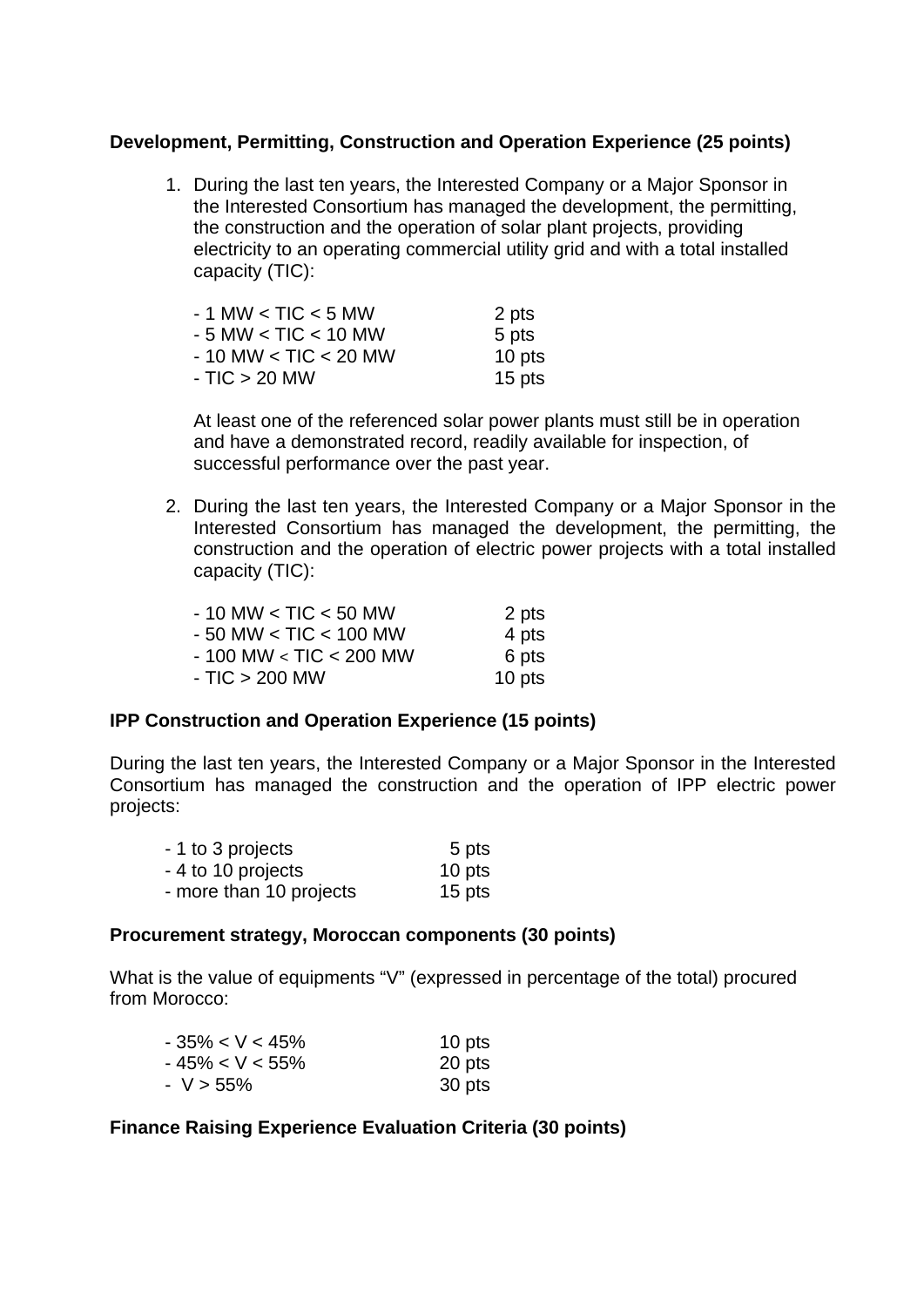1. What is the number of infrastructure projects that have reached financial close in the last ten years and for which at least US \$20,000,000 in limited recourse debt was raised by the Interested Company or a Major Sponsor in the Interested **Consortium** 

Two points per project (max : 6 points)

2. What is the total limited recourse Debt (D) for electric power projects that have reached financial close in the last ten years and that has been raised by the Interested Company or Major Sponsors in the Interested Consortium

| - US \$20,000,000 < D < US \$50,000,000  | 2 pts |
|------------------------------------------|-------|
| - US \$50,000,000 < D < US \$100,000,000 | 4 pts |
| $-D > US $100,000,000$                   | 6 pts |

3. What is the number of electric power projects that have reached financial close in the last ten years and for which at least US \$20,000,000 in limited recourse debt was raised by the Interested Company or a Major Sponsor in the Interested **Consortium** 

Two points per project (max: 6 points)

4. What is the number of infrastructure projects that have reached financial close in the last ten years and to which the Interested Company or a Major Sponsor in the Interested Consortium has contributed at least US \$5,000,000 in equity

Two points per project (max: 6 points)

5. What is the total equity (E) contribution of the Interest Company or Major Sponsors or the Interested Consortium to electric power projects that have reached financial close in the last ten years

| - US \$5,000,000 < E < US \$10,000,000  | 2 pts |
|-----------------------------------------|-------|
| - US \$10,000,000 < E < US \$30,000,000 | 4 pts |
| $-E > US $30,000,00$                    | 6 pts |

For the avoidance of doubt, the experience of all the Major Sponsors can be aggregated, provided it was acquired as one of the two largest shareholders of a project.

#### **Important notice:**

Interested Companies and Interested Consortia that do not meet one of the minimum criteria set out in this Section are nevertheless encouraged to submit an Expression of Interest and Request for Prequalification. ONE may decide, in its sole discretion, to prequalify some or all of such Interested Companies or Interested Consortia on a conditional basis until such Interested Companies or Interested Consortia meet the minimum criteria (including through the formation of consortia or the addition of new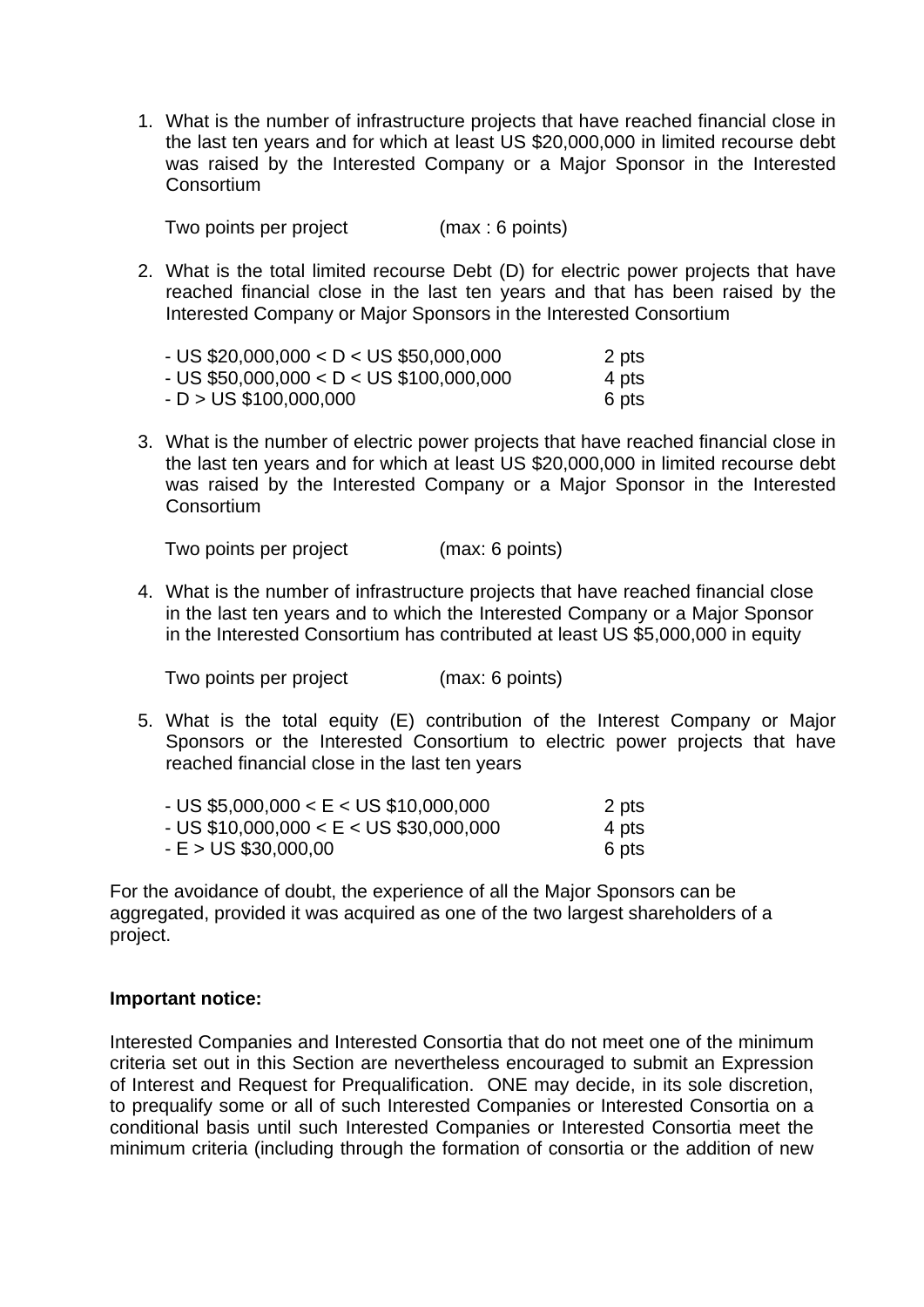members to existing consortia) and, where justified in ONE's sole discretion, to waive certain minimum criteria.

### **X. SUBMISSIONS OF EXPRESSIONS OF INTEREST**

One original and three copies of the documents constituting an Expression of Interest and Request for Prequalification, as well as a disk containing electronic copies of such documents in PDF searchable format, must be delivered to "Office National de l'Electricite" by **July 21 st 2008** at 09:00 AM (Moroccan time), to the following address:

#### **OFFICE NATIONAL DE L'ELECTRICITE POLE DEVELOPPEMENT Bureau de dépôt des offres 65, Rue Othman Ben Affan B.P. no 13 498 20000 - Casablanca, Morocco.**

The original documents should be delivered in a sealed envelope marked "original". Each copy should be delivered in a sealed envelope marked "copy". The disk should be delivered in a sealed envelope marked "disk". Each envelope should have the following on the front:

#### **DAKHLA 1 TO 3 MW SOLAR IPP INVITATION FOR THE EXPRESSION OF INTEREST AND PREQUALIFICATION OF COMPANIES AND CONSORTIA N° SP 40292**

## **XI. GENERAL CONDITIONS**

The prequalification submissions made in response to this invitation will be assessed by ONE's Evaluation Committee which may request meetings with submitting companies and consortia to discuss certain aspects of their submissions and to request additional information, if necessary.

ONE reserves the right, in its sole discretion and at any time, to modify any portion of this invitation, to refuse to accept submissions or offers before or after the issuance of a list of prequalified companies and consortia or to cancel this invitation. Neither ONE nor GKOM nor any of their officers, employees, agents or advisors will be liable or responsible to any person for any cost or expense incurred in responding to this invitation.

Nothing herein is or shall be deemed to be a representation or warranty by ONE, GKOM or any of their respective officers, employees, agents or advisers as to the accuracy, reliability or completeness of the information contained herein or otherwise provided in connection with this invitation, whether orally or in writing. No contract is being entered into by virtue of anything contained in or provided in connection with this invitation.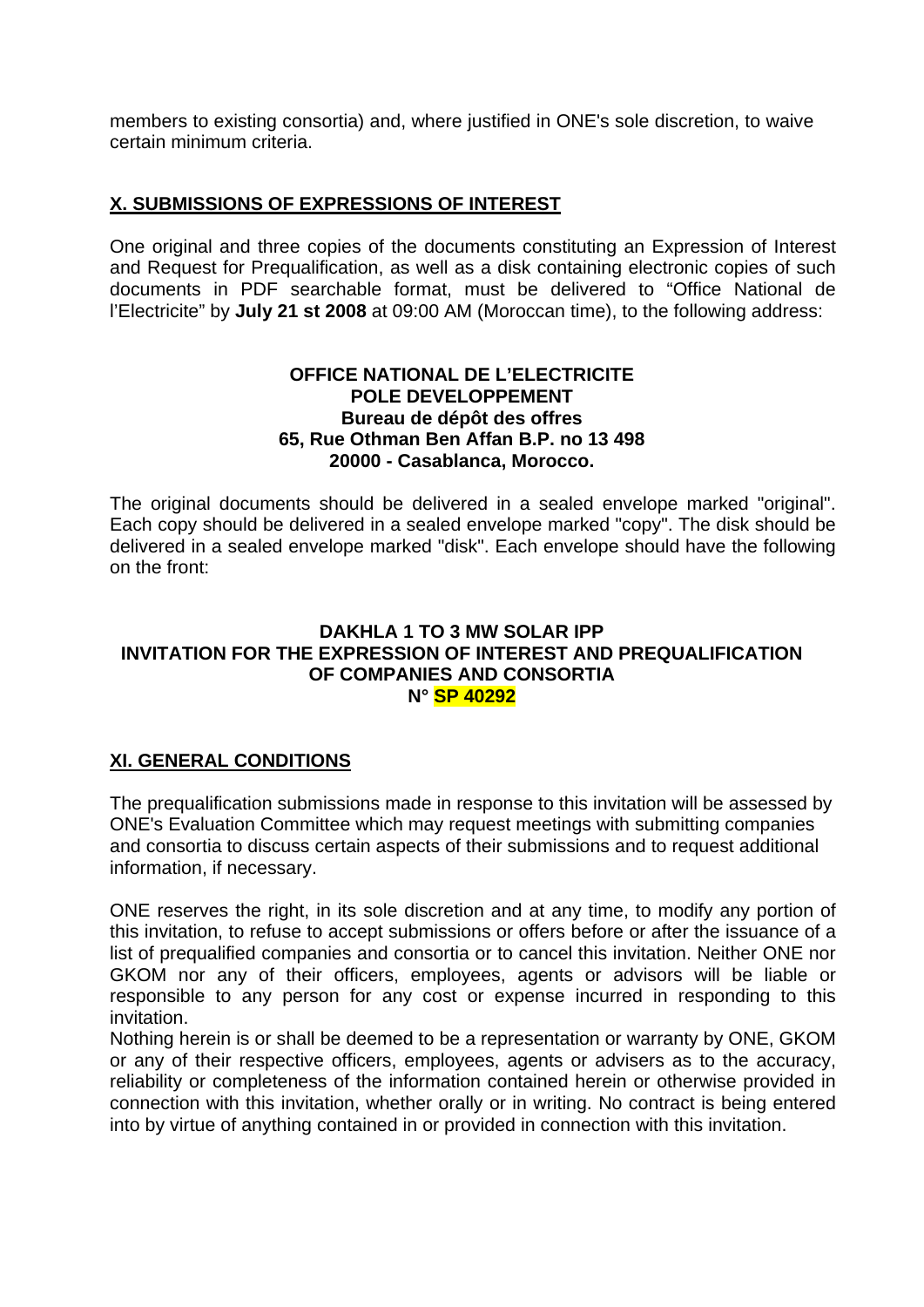ONE will attempt to respond to all questions regarding this Invitation for Prequalification N° SP 40292, without prejudice, but is under no obligation to do so or otherwise correct or amend any information contained herein. Please address all questions to:

> **OFFICE NATIONAL DE L'ELECTRICITE POLE DEVELOPPEMENT DIRECTION ENVIRONNEMENT ET RENOUVELABLES 65, Rue Othman Ben Affan - 20 000 - Casablanca Maroc. Fax +212 22 66 80 17 E-mail : ChouroukGeneration@one.org.ma**